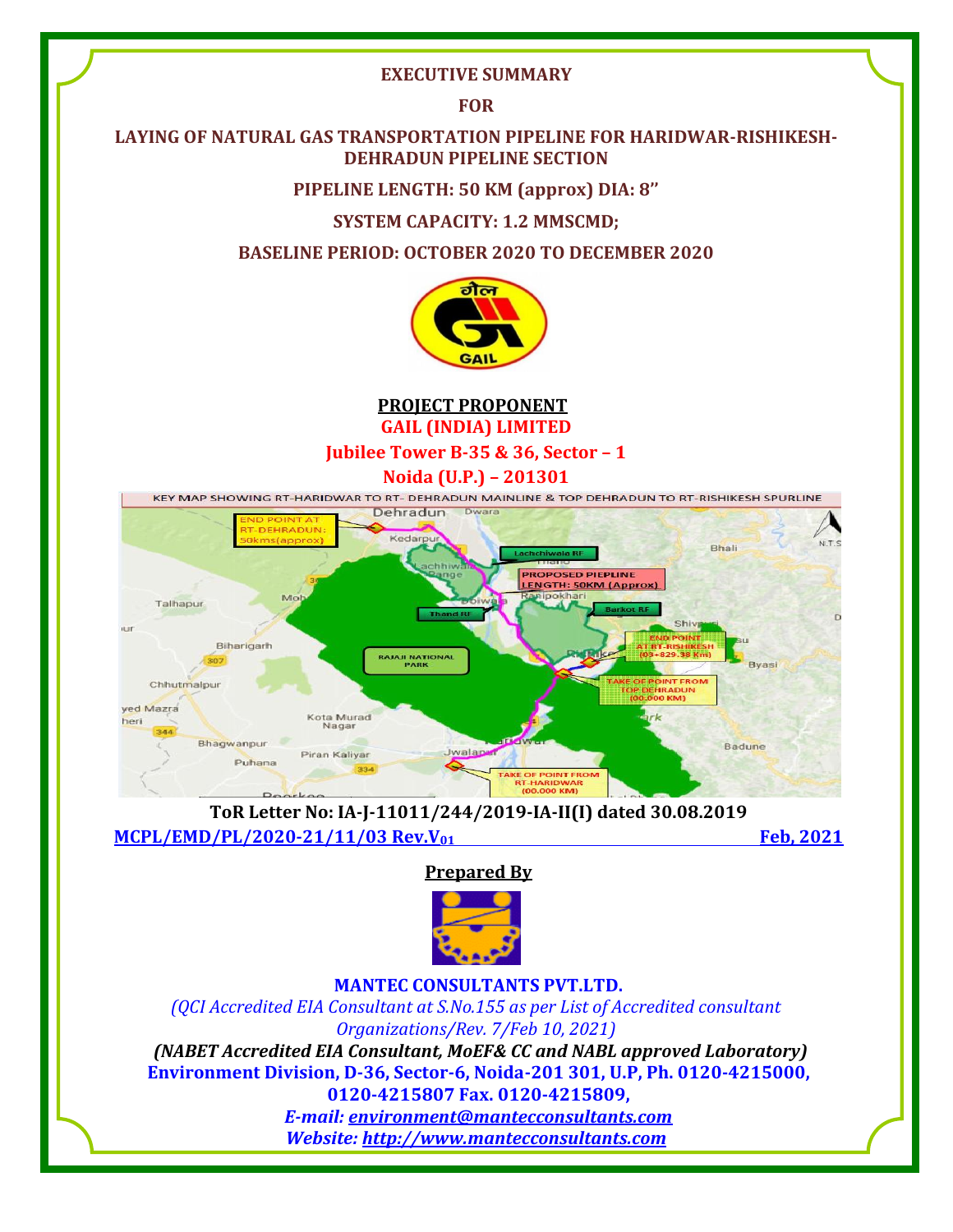### **1.1 INTRODUCTION**

### **1.1.1 Project Introduction**

Gas Authority of India Limited (GAIL) is planning to lay a 50 Kms (approx.) Natural Gas Pipeline, with Dispatch Station (DT) at Jwalapur, in the Haridwar District of Uttarakhand State and Receipt Station (RT) in the Dehradun District of Uttarakhand State. This proposed pipeline is hereinafter referred to as Haridwar-Rishikesh-Dehradun Pipeline (HRDPL). The Pipeline Size has been finalized as 8" NB, with a Flow capacity of 1.2 MMSCMD.

In addition to DT and RT, the proposed Natural Gas Pipeline shall have three (3) nos. of Sectionalizing Valve (SV) Stations between the dispatch terminal and receipt terminal.

### **1.1.2 Project Proponent**

M/s Gail (India) Limited (GAIL) (formerly known as Gas Authority of India Limited) is the largest state owned natural gas processing and Distribution Company in India incorporated in August 1984 as a Central Public Sector Undertaking (PSU) under the Ministry of Petroleum & Natural Gas (MoPNG). The company spread with its business segment for natural gas, liquid hydrocarbon, liquefied petroleum gas transmission, petrochemical, city gas distribution, exploration and production.

## **1.2 PROJECT DESCRIPTION**

The brief project details are tabulated below:

| S <sub>no.</sub> | <b>Items</b>                    | <b>Description</b>                            |               |
|------------------|---------------------------------|-----------------------------------------------|---------------|
| 1.               | <b>Total Length of Pipeline</b> | 50 Km (approx.)                               |               |
| 2.               | Product to be handled           | Natural Gas                                   |               |
| 3.               | Supply point                    | Jwalapur (GAIL's existing receiving station), |               |
|                  |                                 | Haridwar                                      |               |
| 4.               | Receiving point                 | Dehradun, Uttrakhand                          |               |
| 5.               | Design Gas Flow                 | 1.2 MMSCMD                                    |               |
| 6.               | Design supply pressure, bar g   | 30-95 bar g (max. at Jwalapur, Haridwar)      |               |
| 7.               | Design supply temperature       | 10-25 °C (min/max) at Jwalapur, Haridwar      |               |
| 8                | Design temperature              | Underground services                          | $(-)20$ to 60 |
|                  |                                 |                                               | (min/max)     |
|                  |                                 | Aboveground Services-                         | $(-)20$ to 65 |
|                  |                                 | CS                                            | (min/max)     |
|                  |                                 | Aboveground &                                 | $(-)20$ to 60 |
|                  |                                 | <b>Underground Services-</b>                  | (min/max)     |
|                  |                                 | <b>LTCS</b>                                   |               |
| 9.               | Design pressure, bar g          | 98                                            |               |
| 10.              | Corrosion allowance             | 0.5' mm for 8" Inch Mainline Pipe (API5L,     |               |

#### **Table 1: Design parameters**

**Prepared By: Mantec Consultants Pvt. Ltd. Page 1 Page 1**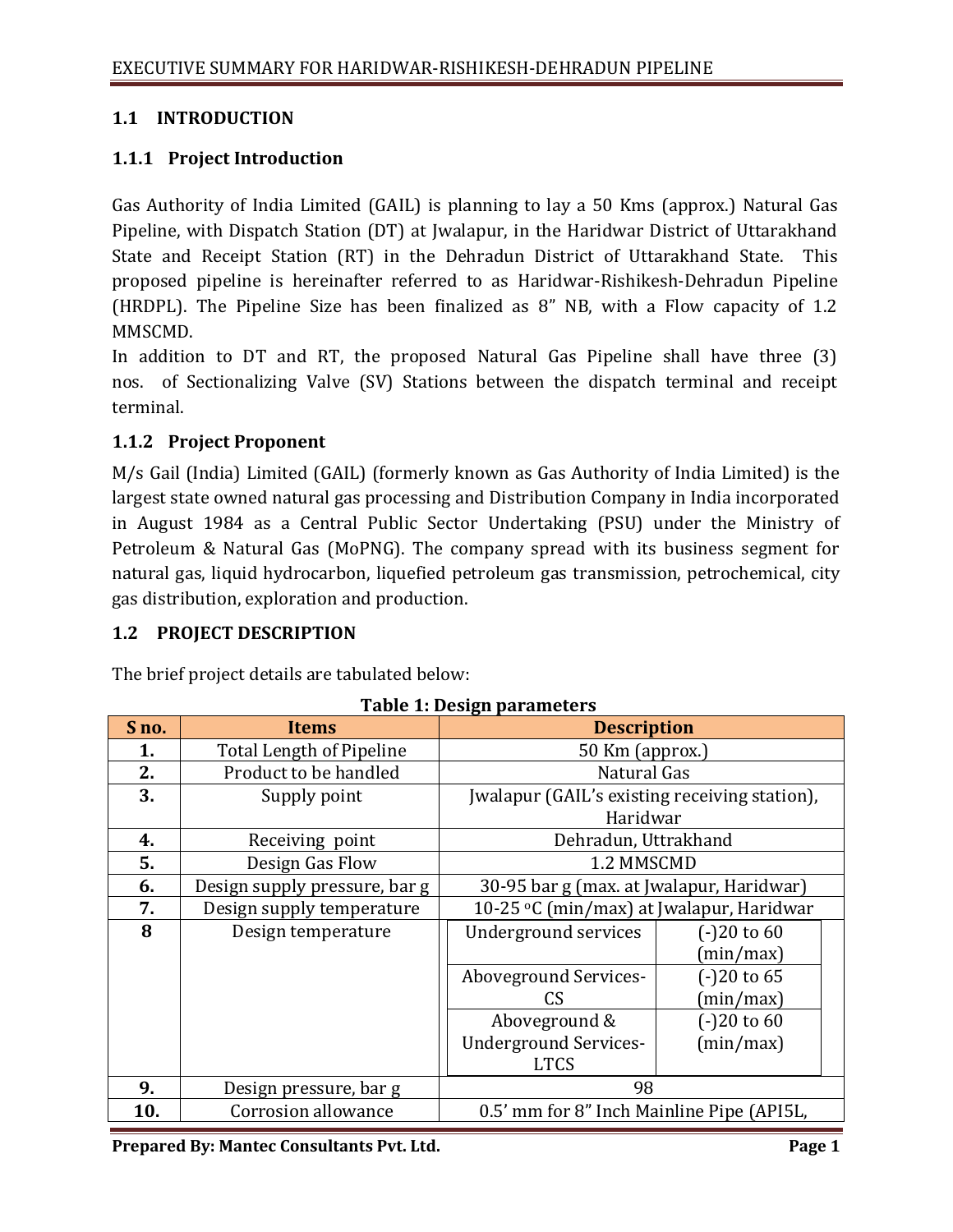|     |                             | Gr.X60                                            |
|-----|-----------------------------|---------------------------------------------------|
|     |                             | : '1.6' mm for all Station Piping, including:     |
|     |                             | ASTM A 333, Gr. 6 Piping (Size 6" and below)      |
| 11. | Manufacturing Tolerance for | : 'Zero' Negative tolerance on wall thickness for |
|     | Wall                        | 8"                                                |
|     | Thickness                   | Mainline Pipe (API 5L Gr. X60)                    |
|     |                             | $\pm$ (+/-) 12.5% for ASTM A333, Gr.6 Piping      |
|     |                             | (all Station Piping 6" and below)                 |
| 12. | Design life                 | 25 years                                          |
| 13. | Pigging facility            | 1 no. PIG Launcher at Jwalapur Dispatch           |
|     |                             | Terminal                                          |
|     |                             | 1 no. PIG Receiver at Dehradun Receipt Terminal   |
| 14. | Tap- Off Station            | SV-02 at Ch24+625 cum Tap OFF for Rishikesh       |
| 15. | Total No. of SV station     | SV-01 at Ch11.603km                               |
|     |                             | SV-02 at Ch 24+625 km                             |
|     |                             | SV-03 at Ch 37+116 km                             |
| 16. | <b>External Coating</b>     | 3LPE Coating as per PTS/GTS coating               |

# **1.2.1 Description of the Project**

The Project envisages setting up of an 8" NB Natural Gas Pipeline from Jwalapur (Receiving Station of existing Saharanpur-Haridwar Pipeline), upto proposed Receipt Station at Dehradun.

The project comprises of 8" dia x 50 Kms (approx.) long, Natural Gas Pipeline and associated station facilities. The tap-off shall be taken from GAIL's existing Saharanpur Haridwar Pipeline (SHPL) at Jwalapur, in the Haridwar District of Uttarakhand State, and the pipeline will be laid upto proposed receiving station in the Dehradun District of Uttarakhand State.

Following are the pipeline details:

| Mainline           |                            | Haridwar to Dehradun |
|--------------------|----------------------------|----------------------|
| Nominal Diameter : |                            | $8"$ NB              |
| Length             | $\mathcal{L}^{\text{max}}$ | 50 Kms (approx.)     |

In addition to the 8" inch Main Pipeline, the following station facilities are proposed to be constructed as part of the project:

 **Dispatch station (DT):** A Dispatch Station is proposed at existing GAIL station in Jwalapur, with Pig Launcher facilities for the proposed pipeline. Tap-Off for the proposed pipeline shall be taken from existing 12" Tap-Off Valve provided on Saharanpur-Haridwar Pipeline (SHPL).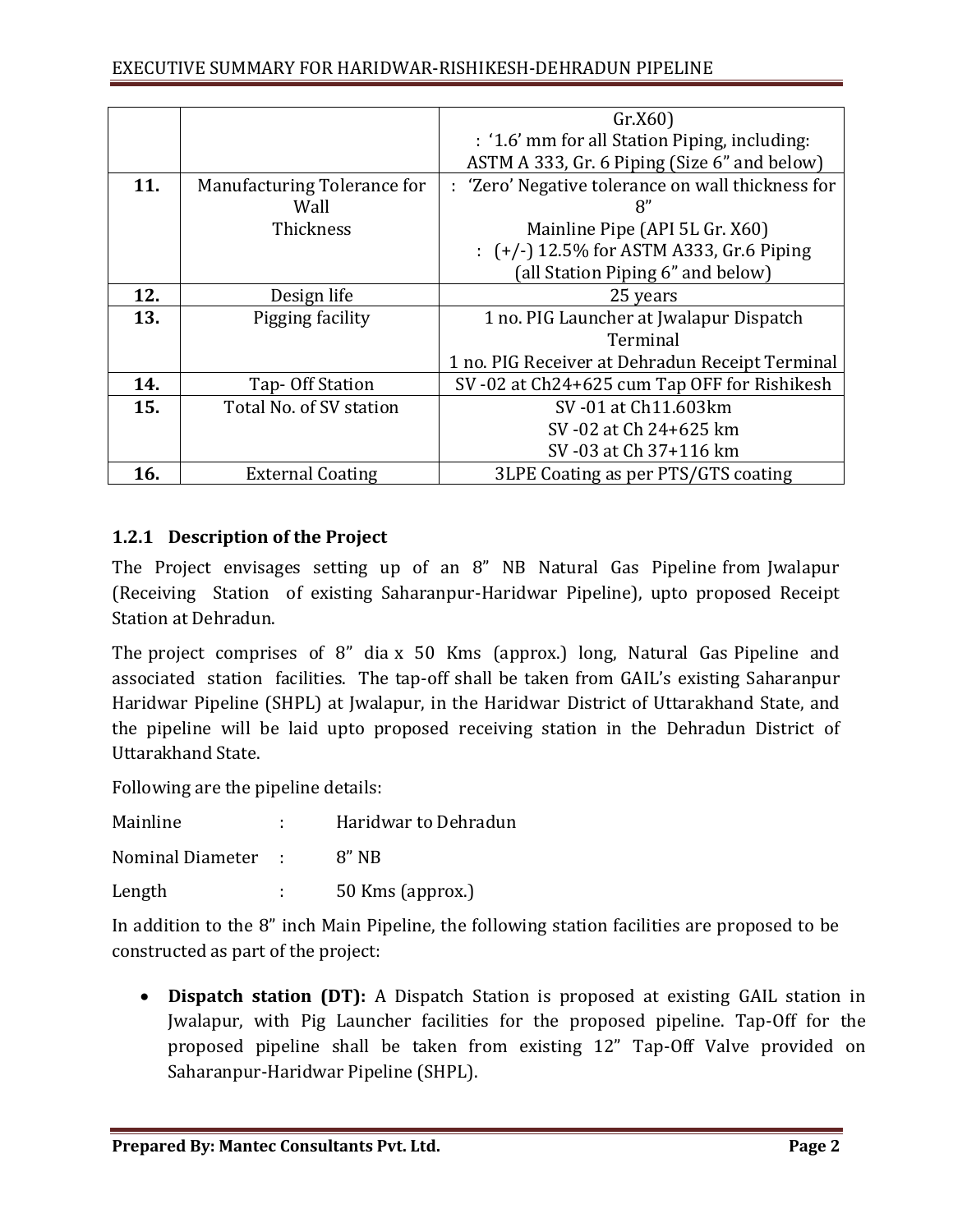- **Sectionalizing Valve (SV) Stations:** Three (03) Nos. Sectionalizing Valve (SV) Stations, with Underground (buried) Sectionalizing Valves, are proposed along the pipeline route, with spacing as per PNGRB & ASME B31.8 requirements.
- **Receiving station (RT):** A Receiving Station is proposed in the Dehradun district, with Pig Receiver facilities, Filtering, Metering and Pressure Regulating skid for the proposed pipeline.

# **1.3 DESCRIPTION OF THE ENVIRONMENT**

# **1.3.1 Air Environment**

# **Result interpretation for pipeline**

Ambient Air Quality Monitoring reveals that the minimum and maximum concentrations of PM<sub>10</sub> for all the 8 Air Quality monitoring stations were found  $44\mu$ g/m<sup>3</sup> and  $79\mu$ g/m<sup>3</sup> respectively, while for  $PM_{2.5}$  in varies between  $26\mu g/m^3$  and  $47 \mu g/m^3$ . As far as the gaseous pollutants  $SO<sub>2</sub>$ ,  $NO<sub>2</sub>$ ,  $CO&VOC$  are concerned, the prescribed limits under NAAO Standards for residential and rural areas has never surpassed at any station. The minimum and maximum concentrations of  $NO_2$  were found to be  $14\mu$ g/m<sup>3</sup> and  $30\mu$ g/m<sup>3</sup> respectively. The minimum and maximum concentrations of  $SO<sub>2</sub>$  were found to be  $5\mu g/m<sup>3</sup>$  to 19µg/m3respectively. The minimum and maximum concentrations of CO were found to be 0.43mg/m<sup>3</sup> and 0.94 mg/m<sup>3</sup> respectively. The prescribed limits of  $SO<sub>2</sub>$  and  $NO<sub>2</sub>$  are  $80\mu$ g/m<sup>3</sup>and CO is  $2mg/m<sup>3</sup>$  for residential and rural areas which have never surpassed at any monitoring station. The minimum and maximum concentrations of HC were found to be 0.12 to and 0.73 respectively. VOC results observed under the prescribed limit of <0.50 (μg/m3).The standards of Ambient Air Quality in India are available online at http://cpcb.nic.in/National Ambient Air Quality Standards.php.

# **Result interpretation for Haridwar DT**

Ambient Air Quality Monitoring reveals that the minimum and maximum concentrations of PM<sub>10</sub> for all the 5 Air Quality monitoring stations were found to be 52  $\mu$ g/m<sup>3</sup> and 87 $\mu$ g/m<sup>3</sup> respectively, while for  $PM_{2,5}$  in varies between 29  $\mu$ g/m<sup>3</sup> and 45  $\mu$ g/m<sup>3</sup>. As far as the gaseous pollutants  $SO_2$ ,  $NO_2$ ,  $CO \& VOC$  are concerned, the prescribed limits under NAAQ Standards for residential and rural areas have never surpassed at any station. The minimum and maximum concentrations of  $NO<sub>2</sub>$  were found to be  $14\mu g/m<sup>3</sup>$  and  $30\mu g/m<sup>3</sup>$ respectively. The minimum and maximum concentrations of  $SO_2$  were found to be  $7\mu g/m^3$ to 19µg/m3 respectively. The minimum and maximum concentrations of CO were found to be 0.51 mg/m<sup>3</sup> to and 0.94 mg/m<sup>3</sup> respectively. The prescribed limits of  $SO_2$  and  $NO_2$  are  $80\mu$ g/m<sup>3</sup> and CO is  $2mg/m<sup>3</sup>$  for residential and rural areas which have never surpassed at any monitoring station. The minimum and maximum concentrations of HC were found to be 0.12 to and 0.87 respectively. VOC results observed under the prescribed limit of <0.50 (μg/m3).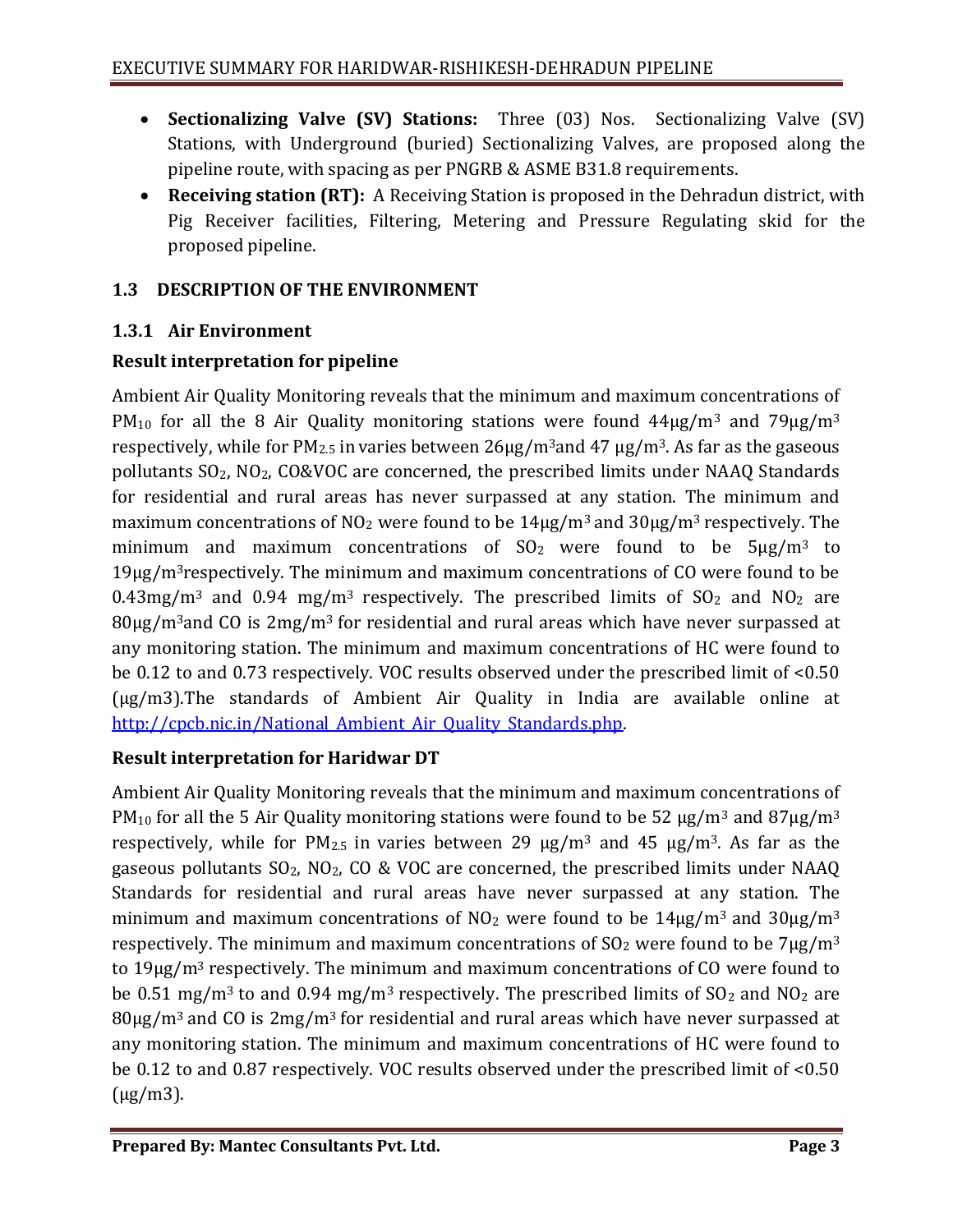### **Result interpretation for Dehradun RT**

Ambient Air Quality Monitoring reveals that the minimum and maximum concentrations of PM<sub>10</sub> for all the 5 Air Quality monitoring stations were found to be 52  $\mu$ g/m<sup>3</sup> and 79 $\mu$ g/m<sup>3</sup> respectively, while for  $PM_{2.5}$  in varies between 29  $\mu$ g/m<sup>3</sup> and 46  $\mu$ g/m<sup>3</sup>. As far as the gaseous pollutants  $SO_2$ ,  $NO_2$ ,  $CO \& VOC$  are concerned, the prescribed limits under NAAQ Standards for residential and rural areas have never surpassed at any station. The minimum and maximum concentrations of  $NO_2$  were found to be  $14\mu g/m^3$  and  $31\mu g/m^3$ respectively. The minimum and maximum concentrations of  $SO<sub>2</sub>$  were found to be  $5\mu g/m<sup>3</sup>$ to 19µg/m3 respectively. The minimum and maximum concentrations of CO were found to be 0.51 mg/m<sup>3</sup> to and 1.08 mg/m<sup>3</sup> respectively. The prescribed limits of  $SO<sub>2</sub>$  and  $NO<sub>2</sub>$  are  $80\mu g/m^3$  and CO is  $2mg/m^3$  for residential and rural areas which have never surpassed at any monitoring station. The minimum and maximum concentrations of HC were found to be 0.12 to and 0.73 respectively. VOC results observed under the prescribed limit of <0.50  $(\mu$ g/m $3)$ .

### **1.3.2 Water Environment**

### **Interpretation of pipeline**

Analysis results of ground water reveal the following:

- pH varies from to 7.23 to 7.64.
- Total Hardness varies from 136 to 356 mg/L.
- Total Dissolved Solids varies from 261 to 503 mg/L.

Analysis results of surface water reveal the following:

- pH varies from to 7.28 to 7.63
- Total Hardness varies from 108 to 184 mg/L.
- Total Dissolved Solids varies from 183 to 360 mg/L.

## **Interpretation of Haridwar DT**

Analysis results of ground water reveal the following:

- pH varies from to 7.54 to 7.89.
- Total Hardness varies from 186 to 330 mg/L.
- Total Dissolved Solids varies from 278 to 463 mg/L.

Analysis results of surface water reveal the following:

- pH varies from to 7.28 to 7.58
- Total Hardness varies from 64 to 204 mg/L.
- Total Dissolved Solids varies from 126 to 368 mg/L.

#### **Interpretation of Dehradun RT**

Analysis results of ground water reveal the following: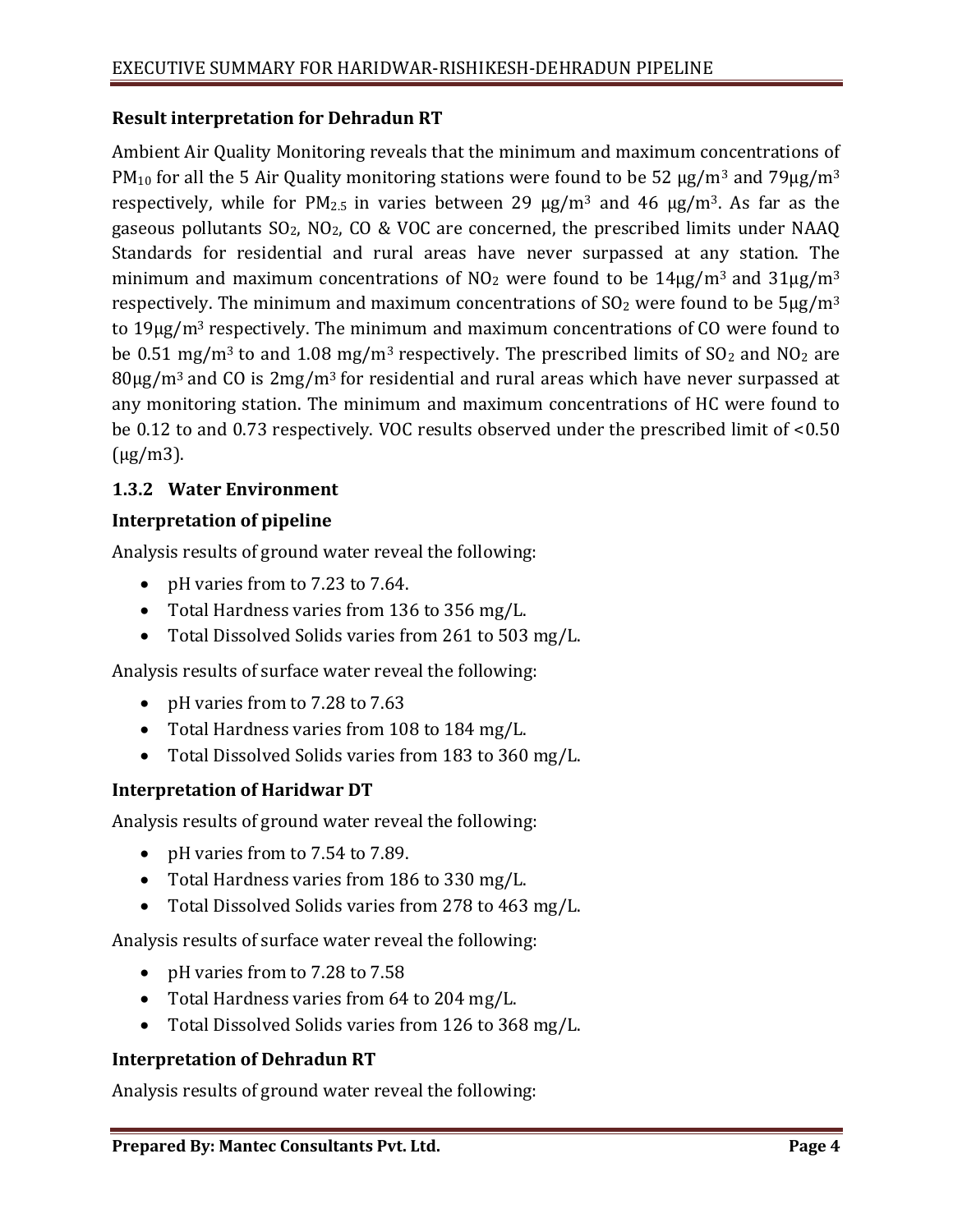- pH varies from to 7.39 to 8.05.
- Total Hardness varies from 182 to 342 mg/L.
- Total Dissolved Solids varies from 268 to 494 mg/L.

Analysis results of surface water reveal the following:

- pH varies from to 7.32 to 7.76
- Total Hardness varies from 66 to 224 mg/L.
- Total Dissolved Solids varies from 140 to 373 mg/L.

# **1.3.3 Soil Environment**

## **Analysis for Pipeline**

The analysis results show that soil is basic in nature as pH value ranges from 7.16 to 7.65 with organic matter 1.38%-1.86%. The concentration of Nitrogen (9.8mg/100gm to 11.5mg/100gm) Phosphorus (0.48mg/100gm to 0.93mg/100gm) and Potassium (5.1 mg/100gm to 6.7mg/100gm) has been found to be in good amount in the soil samples. There should be appropriate balance in the consumption of different fertilizer nutrients.

# **Soil type:** Sandy Clay Loam

# **Analysis for Haridwar DT**

The analysis results show that soil is basic in nature as pH value ranges from 7.25 to 7.64 with organic matter 1.52%-1.84%. The concentration of Nitrogen (9.5 mg/100gm to 11.4) mg/100gm) Phosphorus (0.54 mg/100gm to 0.98 mg/100gm) and Potassium (5.4 mg/100gm to 6.4 mg/100gm) has been found to be in good amount in the soil samples. There should be appropriate balance in the consumption of different fertilizer nutrients.

# **Soil type:** Sandy Clay Loam

# **Analysis for Dehradun RT**

- The analysis results show that soil is basic in nature as pH value ranges from 7.24 to 7.62 with organic matter 1.67%-1.98%. The concentration of Nitrogen (7.6 mg/100gm to 10.8 mg/100gm) Phosphorus (0.59 mg/100gm to 0.88 mg/100gm) and Potassium (6.1 mg/100gm to 8.6 mg/100gm) has been found to be in good amount in the soil samples. There should be appropriate balance in the consumption of different fertilizer nutrients.
- Soil type: Sandy Clay Loam

## **1.3.4 Noise Environment**

## **Interpretation for pipeline**

The values of noise observed in some of the rural areas are primarily owing to vehicular traffic and other anthropogenic activities. In rural areas wind blowing and chirping of birds would contribute to noise levels especially during the nights. Assessment of day time noise levels dB(A) around the study areas are ranging between 43.1 Ld to 64.2 Ld during study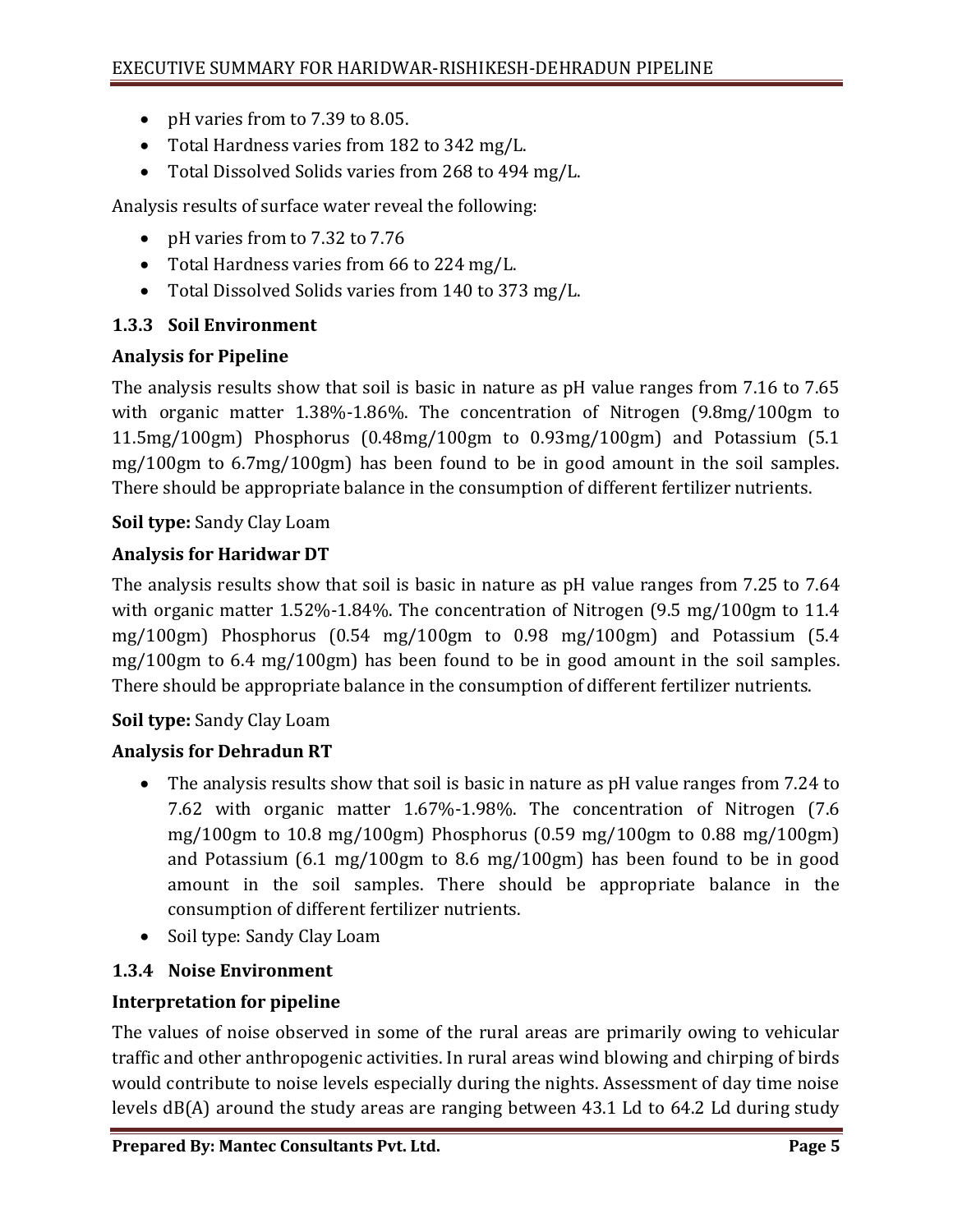period. Whereas the night equivalents were in the range of 39.2Ln to 54.8Ln. From the results it can be seen that the Day equivalents and the Night equivalents were within the Ambient Noise standards of residential areas standards.

# **Interpretation for Haridwar DT**

Assessment of day time noise levels dB(A) around the study areas are ranging between 41.3Ld to 62.4Ld during study period. Whereas the night equivalents were in the range of 38.3Ln to 53.7Ln. From the results it can be seen that the Day equivalents and the Night equivalents were within the Ambient Noise standards of residential areas standards.

# **Interpretation for Dehradun RT**

Assessment of day time noise levels dB(A) around the study areas are ranging between 42.3Ld to 58.2Ld during study period. Whereas, the night equivalents were in the range of 38.7Ln to 52.3Ln. From the results it can be seen that the Day equivalents and the Night equivalents were within the Ambient Noise standards of residential areas standards.

# **1.3.5 Biological environment**

The major area identified for construction of the proposed project is devoid of vegetation. Therefore, the proposed project is not directly affecting to any natural habitat when a careful laid pipeline activity, avoiding any disturbance to the natural habitat with all other recommended measures to minimized impact. Construction and operation of the facilities have no impact on the ambient air, water and soil quality, or on noise level. Therefore, the proposed project will have no impact on ecology and bio-diversity. Further, the station will be provided with a green belt in all directions, which has significant positive impact on ecology and bio-diversity of the area.

# **1.3.6 Socio- Economic Environment**

The proposed project activities would contribute to the local economy by providing direct or indirect employment opportunities and recycled revenues through the local economy. Additional capacity enhancement in transportation of natural gas will not only save the foreign exchange but also benefit in generation of additional revenues in the form of royalty payments to mineral rights owners and taxes collected by the national and the state governments. Indirect impacts could occur as a result of the new economic development (e.g., new jobs at businesses that support the expanded workforce or that provide project materials). The proposed project will meet the immense demand of natural gas in the states and across the nation.

## **1.4 ENVIRONMENTAL IMPACT ASSESSMENT AND MITIGATION MEASURES**

In view of the above facts and figures, it may be concluded that proposed project of GAIL shall impart negligible adverse impact on physical features, water, and noise and air environment, which will be more than compensated by the beneficial impacts on terrestrial ecology and socio-economic environment.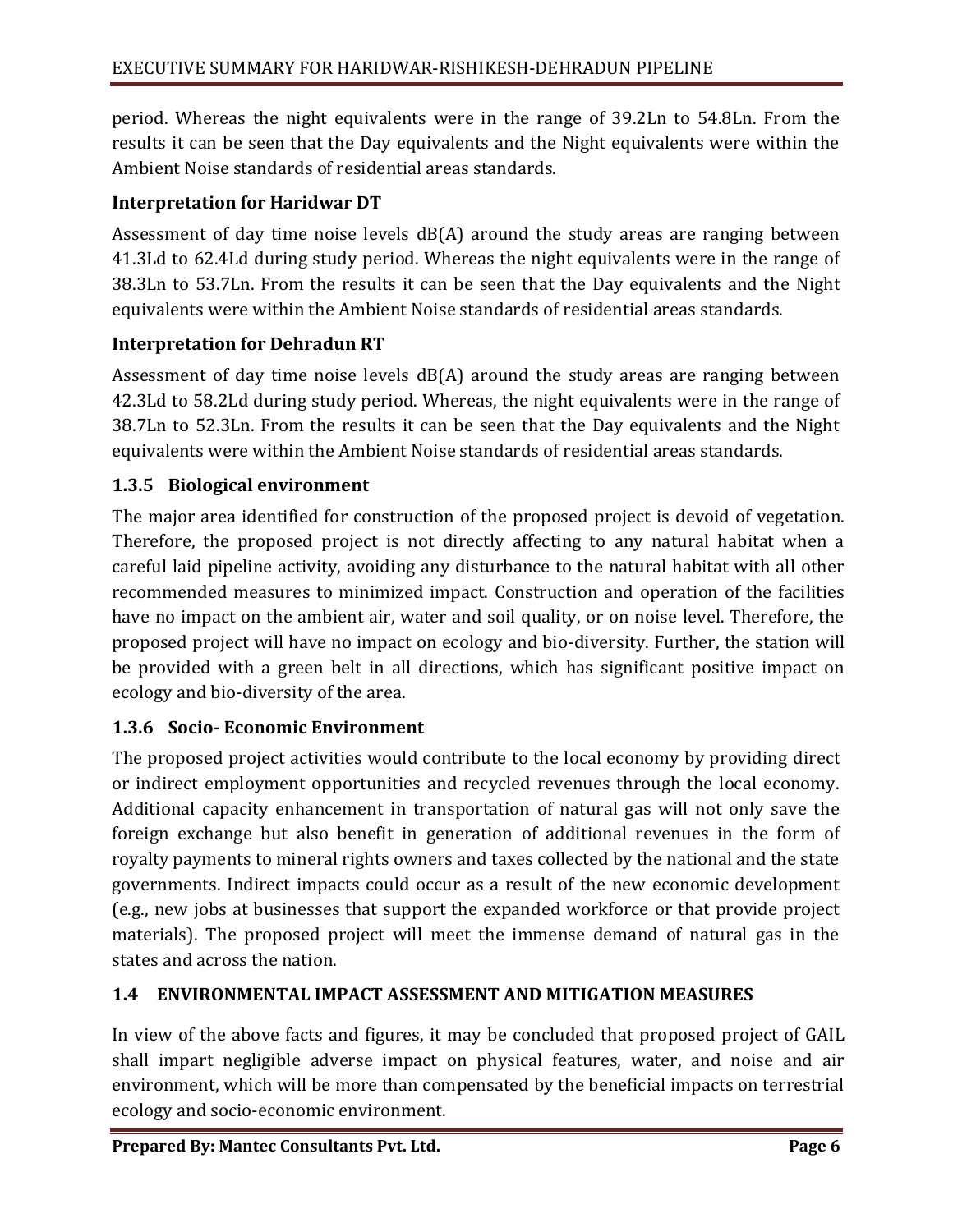### **1.5 ANALYSIS OF ALTERNATIVES**

Technology: - No new technology envisaged hence there is no adverse impact on technology.

Site: - No Adverse Impact envisaged.

### **1.6 ENVIRONMENTAL MONITORING PROGRAM**

A monitoring schedule with respect to Ambient Air Quality, Water Quality, Noise Quality, prepared in consultation with State Pollution Control Board, shall be maintained. The measurements shall be carried out by MoEF&CC/SPCB/NABL accredited laboratory and the test reports shall be regularly forwarded to the State Pollution Control Board.

#### **1.7 ADDITIONAL STUDIES**

#### **1.7.1 Public hearing**

The DEIA is prepared for the public consultation.

#### **1.7.2 Risk analysis**

Although the results of this Risk analysis show that the risks to the persons are in the ALARP region, they will be sensitive to the specific design and/or modeling assumptions used.

The comparison of maximum individual risk with the risk acceptability criteria is shown in Table below-

| S. No. | Unit                 | <b>Maximum LSIR (Avg/Year)</b> |
|--------|----------------------|--------------------------------|
|        | DT Station, Haridwar | 9.26E-06                       |
|        | SV 01 Station        | 1.08-07                        |
|        | SV 02 Station        | 2.91E-06                       |
|        | SV 03 Station        | $1.02E - 05$                   |
|        | RT Station, Dehradun | 2.31E-05                       |

**Table** Error! No text of specified style in document.**-2: Individual Risk Per Annum (IRPA)**

| <b>Color Code</b> | <b>Frequency Range</b> | <b>Description</b>        |
|-------------------|------------------------|---------------------------|
|                   | $< 1E-05$              | Broadly Acceptable Region |
|                   | 1E-05 to 1E-03         | <b>ALARP</b> Region       |
|                   | $>1E-03$               | Unacceptable Region       |

Societal risk criteria are also proposed, although these should be used as guidance only.

A criterion of 10-4 per year is recommended for determining design accidental loads for on-site buildings, i.e. buildings should be designed against the fire and explosion loads that occur with a frequency of 1 in 10,000 per year.

The result from the F-N curve shows that the Societal risk for ''HRDPL" is either in the **ALARP** region or in the **Broadly Acceptable Region** of ALARP triangle.